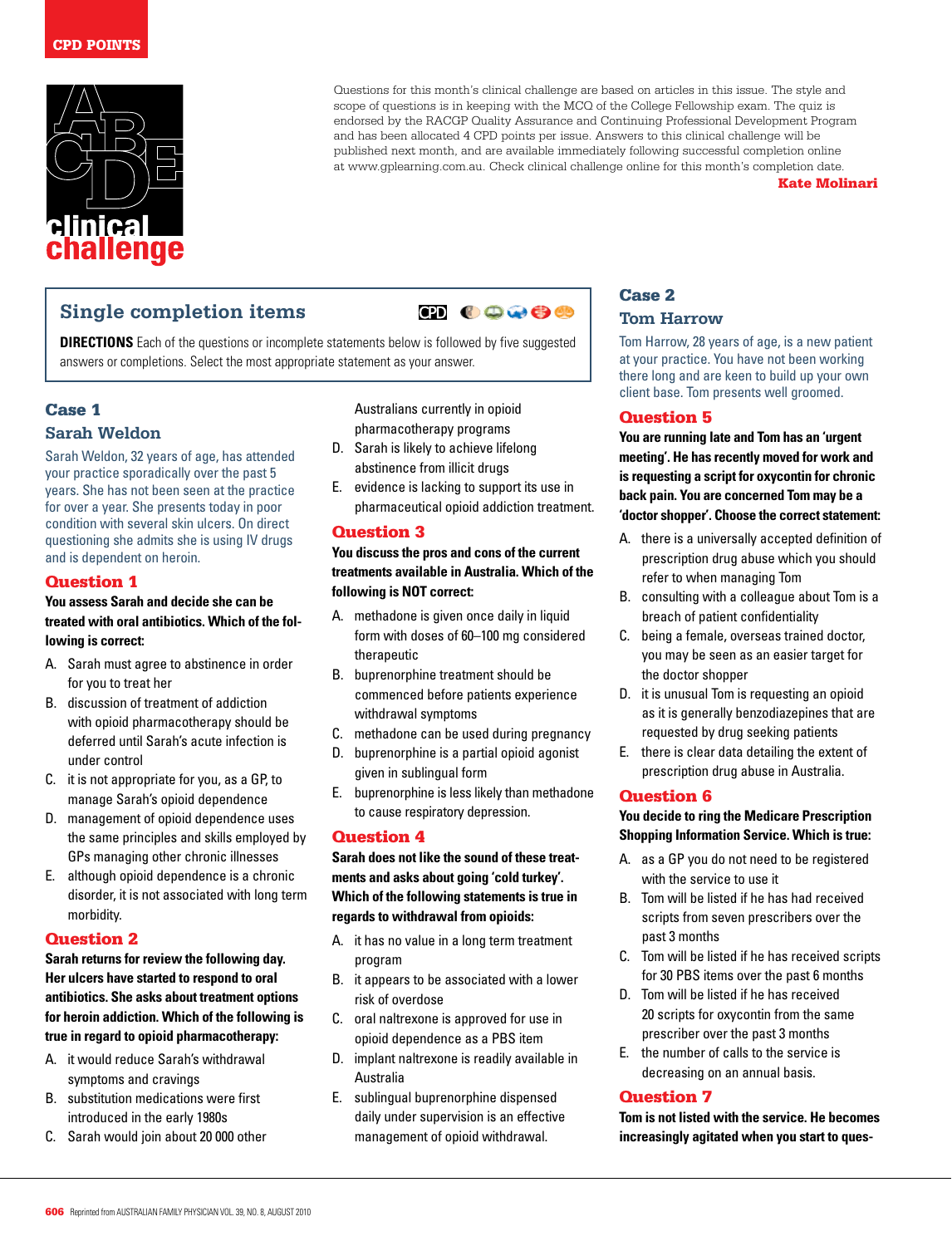#### **tion him more. Choose the correct statement:**

- A. using 'borrowed protection' can be a useful strategy in dealing with Tom
- B. as Tom is becoming agitated, saying no to his request is no longer an option
- C. even if you feel threatened, you are still required by law to continue treating him
- D. if Tom is addicted to opioids, he will have clear physical signs
- E. if you give Tom a script he must agree to enter a harm reduction treatment program.

#### Question 8

**You say no to Tom's request and he storms out of the surgery. You schedule a practice meeting to discuss strategies to help to minimise misuse of prescription drugs. Which of the following is INCORRECT:** 

- A. ongoing prescription of Schedule 8 drugs requires a permit from health authorities
- B. it can be helpful to adopt a 'universal precaution' approach for chronic pain patients
- C. it can be helpful to develop a clinic policy to deal with requests from new patients for drugs of addiction
- D. it is important to recognise that pain and addictive disease are two separate entities
- E. a treatment plan should be developed for patients requiring ongoing prescriptions of drugs of dependence.

#### Case 3

## **Maria Joves**

Maria Joves, a regular patient, is in tears in your room. She overheard her 15 year old daughter Natalie telling a friend she has started to uses 'Es' (ecstasy) at parties.

#### Question 9

## **Maria is horrified that her daughter is a 'druggie' and wants to know what to do. Which of the following is correct:**

- A. it is unlikely Natalie is telling the truth as ecstasy is expensive and difficult to obtain
- B. effects of ecstasy include sedation and disinhibition
- C. side effects of ecstasy include bruxism and hyperthermia
- D. approximately 3% of 15 year olds in Australia have tried ecstasy
- E. Natalie is most likely dependent on ecstasy and will need formal medical treatment.

#### Question 10

**Maria brings Natalie in the following day and agrees to let you see her alone. Natalie admits** 

#### **to using ecstasy but can't see what the fuss is about. Choose the correct statement:**

- A. you should not discuss harm minimisation as this may be seen as condoning Natalie's behaviour
- B. you should explain that you can only see her if she is ready to change her behaviour
- C. you should not discuss health issues such as safe sex as Natalie is under age
- D. you should not ask Natalie about using other drugs as this may give her ideas
- E. you should give Natalie 'permission' to discuss her drug use confidentially.

#### Question 11

**Natalie tells you that she goes to dance parties on the weekends and that she and her friends combine ecstasy and alcohol. Choose the correct statement:**

- A. as an ecstasy user, Natalie can be reassured there is no association between its use and mental health issues
- B. Natalie is likely to be using cocaine as over 90% of ecstasy users also report using cocaine
- C. Natalie is likely to experience sedation and disinhibition when she uses ecstasy
- D. Natalie should be made aware that harmful effects include cardiovascular and cerebrovascular events
- E. it is not an amphetamine type substance.

#### Question 12

### **You discuss harm minimisation with Natalie. Choose the correct statement:**

- A. it is important for her to stay well hydrated
- B. discussing harm minimisation may be the most effective intervention at present
- C. this is a good opportunity to discuss tobacco smoking with Natalie
- D. you should advise her to use small amounts of the drugs when the source is uncertain
- E. all answers are correct.

## Case 4

## **Toby Bailey**

Toby Bailey, 22 years of age, is a university student who comes to see you for a medical certificate as he is having trouble completing his assignments. Toby looks anxious and avoids eye contact.

## Question 13

#### **When taking a history from Toby which of the following is correct:**

A. ask direct questions about illicit drug use

- B. it is best to ask Toby directly if he is anxious or depressed
- C. it may be relevant to ask Toby about legal problems and family relationships
- D. the HEADSS framework stands for Health, Energy, Alcohol, Drugs, Sexuality, Suicide
- E. you should assure Toby of confidentiality in all circumstances.

### Question 14

## **Toby admits to increasing anxiety and low mood, which is helped by smoking marijuana. Choose the INCORRECT statement:**

- A. as Toby started smoking cannabis early, he is at higher risk of dependence
- B. regular cannabis use is associated with a twofold increase in the relative risk of developing schizophrenia
- C. anxiety, depression and paranoia can be reactions to cannabis
- D. it is important to ask Toby about a recent change in weight
- E. any psychotic symptoms will resolve if ceases cannabis.

#### Question 15

## **You consider which screening tools would best help you determine the extent of Toby's issues. Choose the correct statement:**

- A. the PsyCheck Screening tool is useful to assess mental health and somatic complaints during periods of abstinence
- B. the Cannabis Use Disorder Identification Test is redundant, as Toby has already admitted to using cannabis
- C. ASSIST is unlikely to be helpful as very few cannabis users are polydrug users
- D. the Severity of Dependence Scale could be used to determine if Toby's usage is problematic or not
- E. the K10 would assess the severity of Toby's psychotic symptoms.

#### Question 16

### **The screening tools suggest that Toby is dependent on cannabis and is depressed. Which of the following is correct:**

- A. there is good evidence for pharmacological intervention for managing cannabis withdrawal
- B. Toby may benefit from CBT
- C. it is better to treat Toby's cannabis dependence before treating his depression
- D. antidepressants are contraindicated due to Toby's cannabis use
- E. if Toby is keen to stop smoking cannabis, he is very unlikely to have relapses.